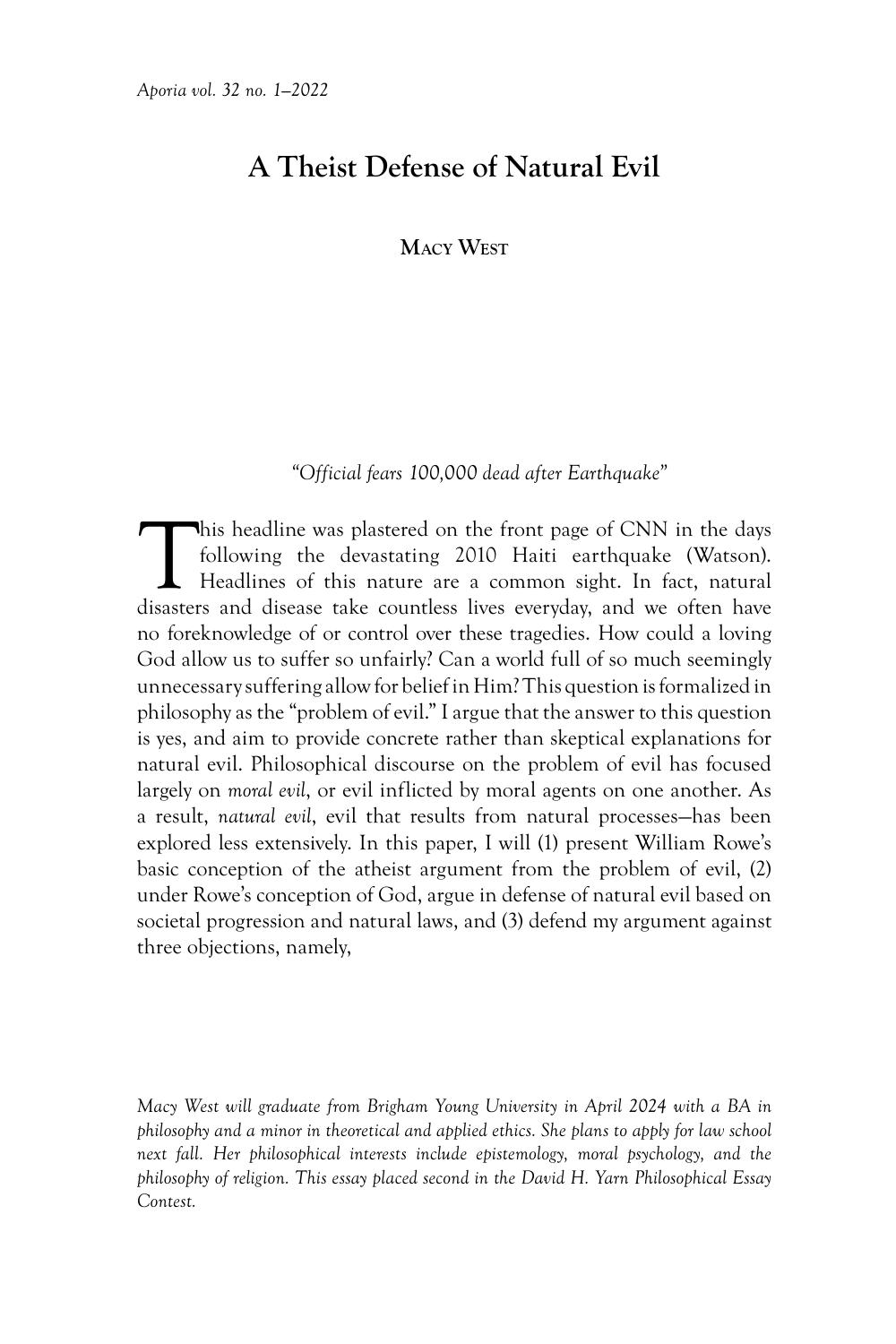David Johnson's argument against the existence of natural evil, Quentin Smith's concern with the law of predation, and Nick Trakakis's defense of moral evil and curiosity in place of natural evil. Through this, I aim to ultimately show the value and necessity of the existence of natural evil.

#### **Rowe's Argument for Atheism Based on the Problem of Evil**

In William Rowe's "The Problem of Evil and Some Varieties of Atheism," he argues for rational belief in atheism based on the problem of evil (335). Rowe concludes that based on our collective experience of human and animal suffering, it certainly appears unreasonable to believe that every such instance serves some greater good. The argument is as follows:

- (P1) There exist instances of natural suffering that an omnipotent, omniscient being could have prevented without losing some greater good or allowing some worse evil.<sup>1</sup>
- (P2) An omniscient, wholly good being would prevent these instances of suffering if it could.
- (C) Such a being does not exist (336).

Rowe acknowledges that (P1) would be impossible to prove because we cannot know with certainty if any instance of suffering is connected to some greater good beyond our limited comprehension. Nevertheless, we do have rational grounds to believe (P1). Rowe presents the story of a fawn that suffers for days, burning to death in a forest fire. He notes that the fawn's suffering appears to be pointless (337). Rowe concludes that even if we cannot definitively prove (P1), we have grounds to believe (P1) is a reasonable belief. He reasons that (P2) does not require a significant debate considering it is generally agreed upon by atheists and theists alike.

### **Argument from Progression**

I take issue with (P1) of Rowe's argument on the grounds that there are greater goods he fails to consider, and with (P2) on the grounds that God should not necessarily prevent every instance of unnecessary suffering.

<sup>&</sup>lt;sup>1</sup> Rowe's argument addresses all forms of suffering, but for the purposes of this paper I address only natural forms of suffering. Therefore, I have added "natural" before the word suffering in (P1).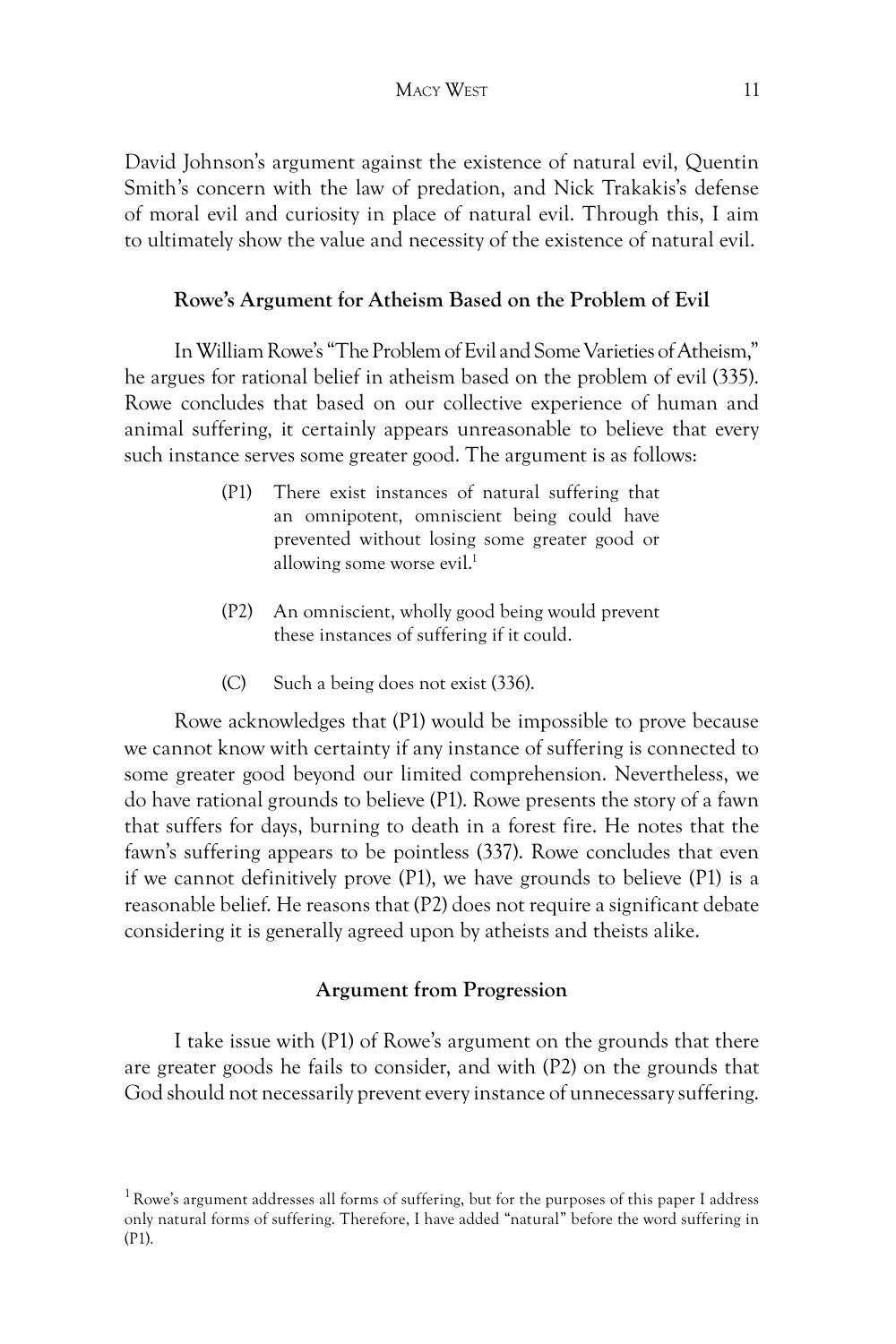It is important to note that for the purposes of this essay, I assume Rowe's definition of God; that is, a being that is wholly good, omniscient, and omnipotent (336). My justification of natural evil is two-fold: justification for (1) the existence of natural evil, and (2) its apparent excess. Rowe's primary evidential example is a fawn slowly burning to death in a forest fire. This example is one of natural evil (assuming the forest fire was not caused by a human), so (P1) of his argument would necessarily fail if one could present compelling justification for seemingly excessive natural evil. I argue that natural evil exists in the first place because it can and does facilitate essential growth that could not occur by other means.

Just as Rowe marshals our collective experience of suffering to draw certain conclusions about its usefulness, we can similarly draw from our collective experience of disaster and hardship to show that they bring people together in ways that create unique opportunities for society. Not only does natural evil motivate scientific and technological progress, it also fosters a sense of humility and unity that is necessary to make significant progress under dire circumstances. When communities are devastated by natural disasters, they come together to ensure disasters are prevented in the future as much as possible. Natural evil has a unique way of breaking down barriers that usually exist between individuals in a community. For example, during Hurricane Harvey, a hurricane that devastated the Texas coast, extensive humanitarian efforts and preventive infrastructure projects (e.g., artificial coastal banks, stilted housing, and safer transportation routes) followed immediately after the disaster ("Historic"). 2 In this way, natural evil both motivates progress and facilitates the social climate to efficiently develop solutions for large-scale problems.

Beyond just situation-specific instances of community progress, natural evil can work to improve the human life on the whole. In response to natural evil, we develop means of preventing or minimizing the impact of future disasters or diseases and disseminate that knowledge to the world. As this occurs, these improvements become an accepted part of our scientific knowledge. Medical advances represent perhaps the best example of this phenomenon. Diseases such as smallpox and polio, which once wrought widespread suffering, are virtually nonexistent now. Through the process of eradicating these diseases, we also gained scientific knowledge of how diseases work, and how to vaccinate against them. These medical advances continue to be built upon as we search for solutions to disease

 $2$ These examples are personal observations on the part of the author; see cited article for additional information.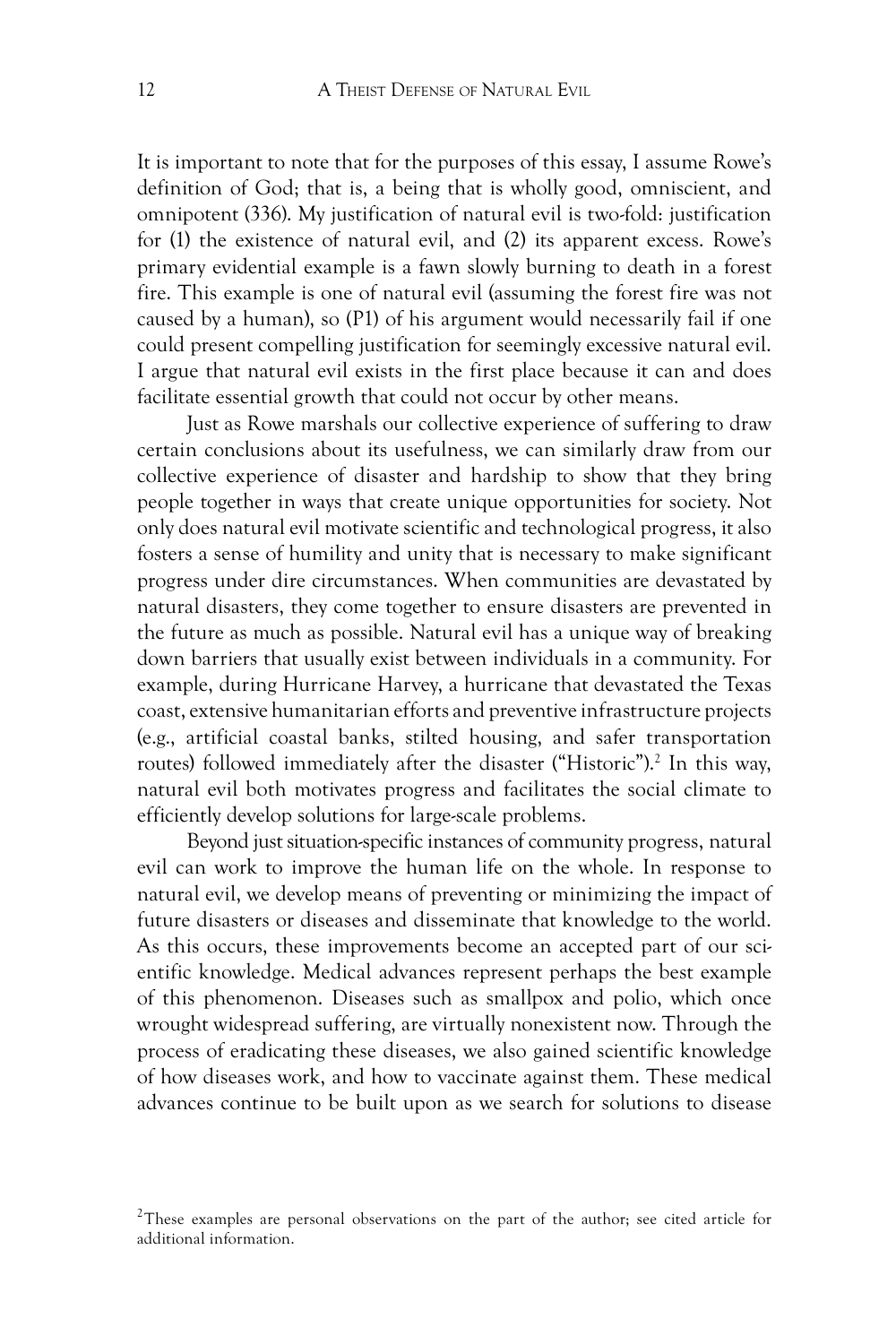and other forms of natural evil. Without natural evil and the short-term suffering and loss that it causes, humanity would not possess the many improvements to the human condition that we so often take for granted.

Of course, one might bring up the concern that my argument appears circular, as it places value on types of knowledge that only provide utility when suffering exists. In response to this concern, I argue that the good of societal progress is nonistrumental, and holds value without natural evil to necessitate it. Most humans strive for some sort of betterment in their lives, working towards a human condition that is superior to the one that currently exists. Human betterment can similarly be understood as progress, which can take many forms. For example, gaining knowledge about a given topic promotes mental and behavioral growth. This effort to gain knowledge can be reasonably understood as progression, regardless of whether or not the knowledge provides utility in an obvious or technical manner. The utility of a scientific law does not necessarily determine its value. So, although the knowledge and discovery that natural evil prompts is extremely useful to us, this does not solely instantiate its value.

## **Argument from Natural Laws**

However, even once we have arrived at a justification for the existence of natural evil, we must still confront the question of why it exists to an apparently excessive degree. One might say, "I understand hurricanes exist, but why so many? Surely we do not need every hurricane." Alternatively, one might cite instances of natural evil that clearly provide no benefit, such as Rowe's example of the burning deer. In response, I argue that apparently excessive natural evil is simply a result of the necessary functioning of natural laws in the world.<sup>3</sup> Once we have determined that some natural evil must exist to prompt advances in society, we must then understand why God cannot and should not micromanage how much suffering occurs. When God created the Earth, He also created the natural laws that form the foundation of the sciences, whether it be physics (laws of motion), biology (laws of nature), or others. I could alternatively argue that natural laws exist independent of God and He too is subject to them, in which case my argument still follows. But in this paper, I assume that God's omnipotence indicates He created all laws. These sciences can consistently explain (and predict) empirical phenomena, and the natural laws from

 $3$ This natural law argument happens to have the same name as Bruce Reichenbach's argument for natural evil, but was formed independently and is argued differently.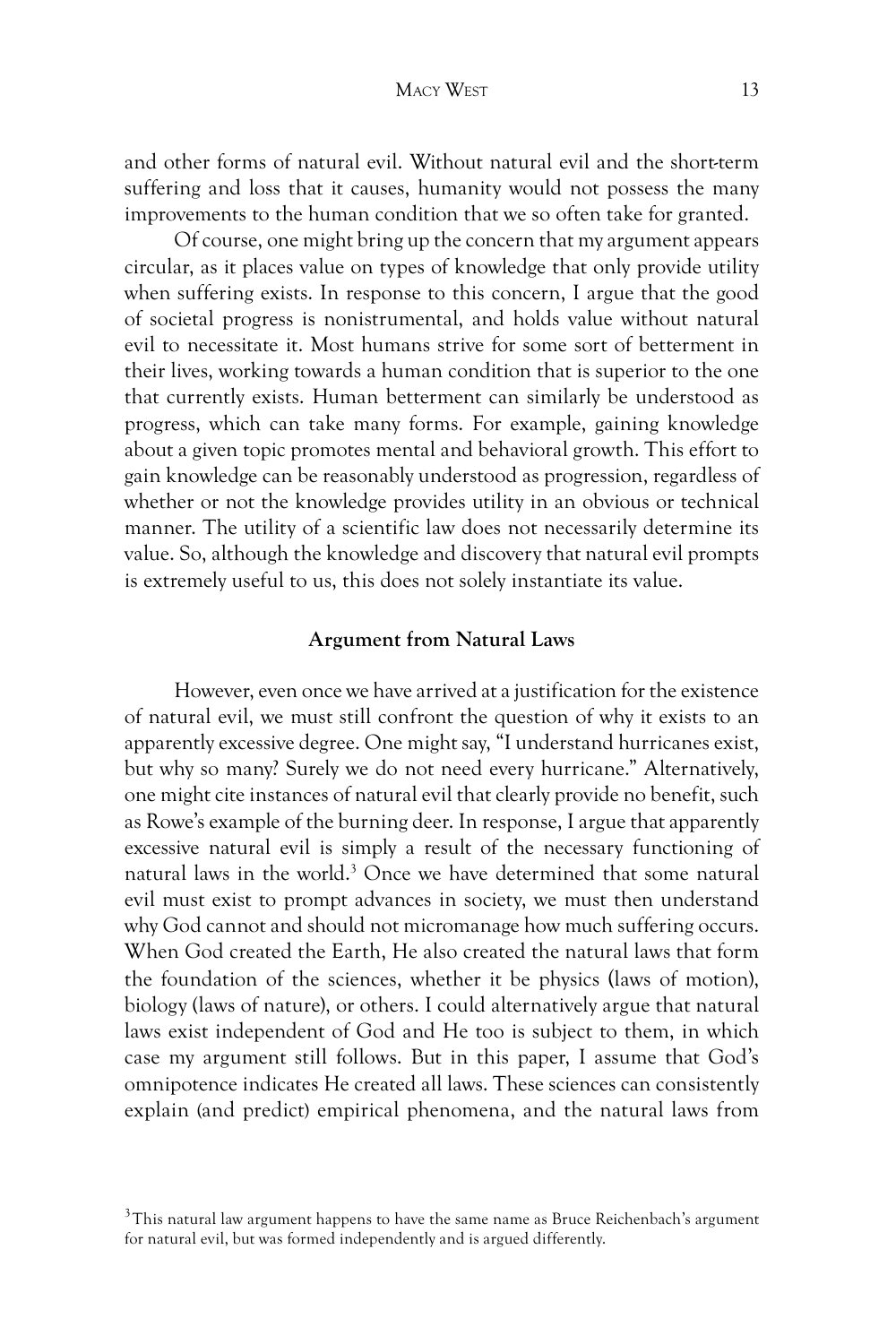which they are formed have been in operation since God created them. Their consistency can be tested and verified by repeated observation and experience; indeed, our most basic understanding of "law" requires them to be generally consistent and predictable. Natural evil follows directly from the functioning of these natural laws.

One might argue that if God truly is *omniscient*, He will know when a natural law will cause suffering; and if He is also *omnibenevolent*, He should intervene to prevent the harm. However, this objection elicits the question of why God created the world in the first place. Because we have determined that it is necessary for some level of natural suffering to exist for society to progress, God has an all-or-nothing decision to make: He must either allow natural evil to follow from natural laws, or craft natural laws in a way that never allows for natural evil. Significant interference beyond these options forces the laws to function in such a selective manner as to undermine the very concept of law. If He intervened every time a cell mutated to cause cancer, biology itself would be an inconsistent science. In any similar scenario, the world becomes a simulation that God micromanages.

As a part of the discussion of natural laws, the concept of miracles often arises. Some may consider miracles to indicate that God is willing to violate or suspend a natural law in certain instances. However, I believe that very rarely do miracles actually compromise natural laws, and it is certainly not required of them to do so. In fact, a common atheistic explanation of miracle-like phenomena is that these instances actually do fit within natural laws, and are a mere coincidental functioning of the laws. The rare instances in which miracles definitively violate natural laws are insignificant enough to avoid qualifying as "significant interference." If God interfered with natural laws to prevent suffering on a regular basis, our world would be fundamentally different, as all of its "laws" would cease to be laws in any meaningful sense. As a perfect being, God's intentions are naturally to provide largely consistent and clear laws to allow for increased understanding of such laws. Thus, what appears to be excess natural evil is in actuality the natural laws of the world functioning as God intended.

#### **Johnson's Objection from Existence**

In David Johnson's "The Failure of Plantinga's Solution to the Logical Problem of Natural Evil," he addresses several aspects of Alvin Plantinga's explanation for natural evil (145). Johnson argues that the mere existence of any natural evil negates the existence of a loving God because God should have created natural laws to avoid natural evil, not enable it. Parts of Plantinga's argument differ from my own, but we both argue that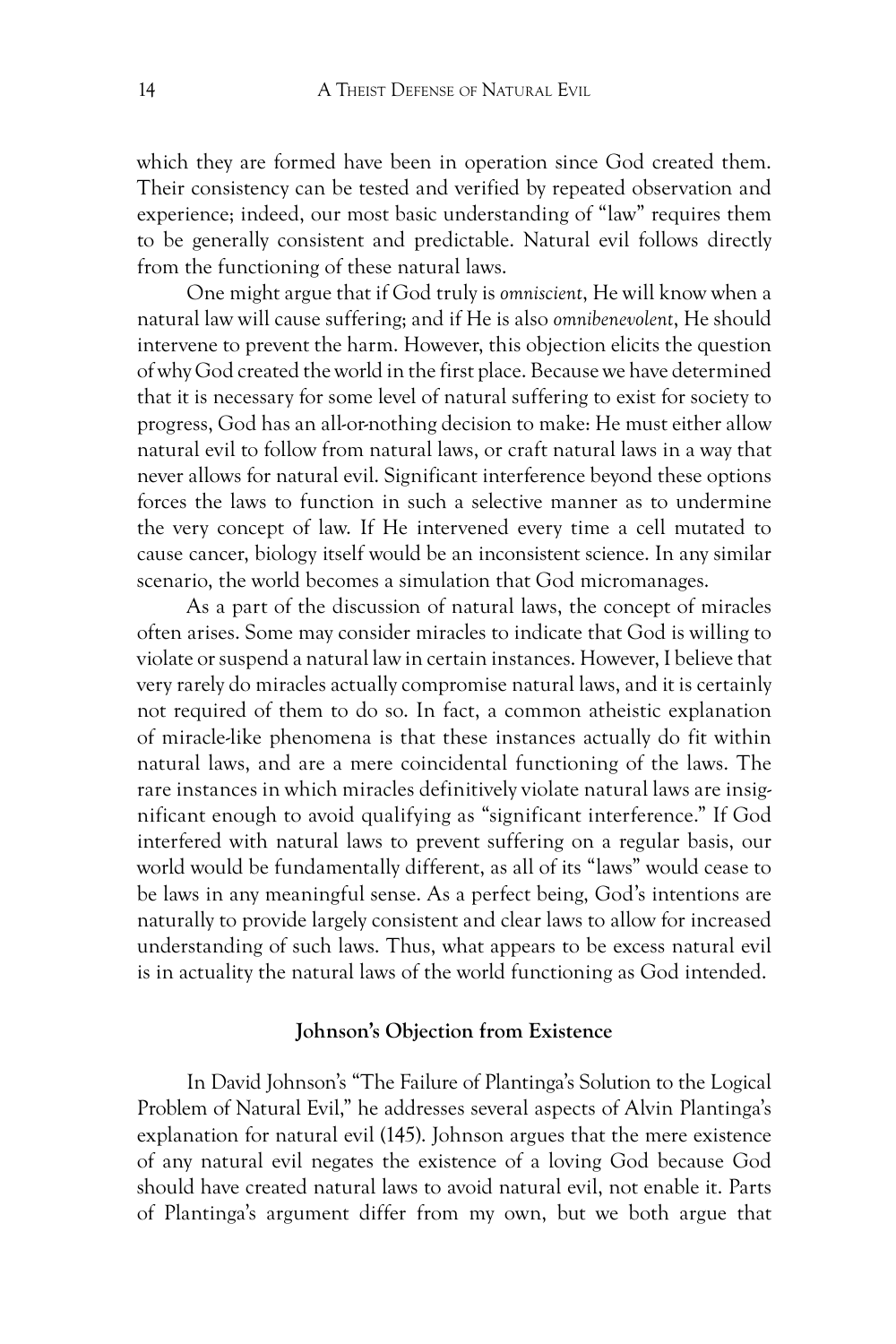natural evil goes hand-in-hand with natural law, so Johnson's refutation, if effective, holds serious implications for my argument. Johnson states that the existence of any natural evil provides grounds for atheism, because if God were truly loving, He would have found a way to create natural laws that never caused suffering. Johnson illustrates his point with an analogy: imagine a dog owner builds a house for her dogs (150). In this house, she installs dog-killing machines that are activated at random times. Of course, the dogs are not guaranteed to die at the hand of one of these machines, but if they are in the wrong place at the wrong time, tragedy will strike. It seems that if the owner actually loved her dogs, she would not install killing machines in the home she designed for them. Johnson argues that this owner represents God and the killing machines represent natural disasters (150). He reasons that if God does exist, He does not love us.

In response to Johnson's argument, I first argue that his dog analogy is a false analogy, as it blatantly misrepresents God. In Johnson's analogy, the dog owner has no discernible motive for placing the killing machines around the house. These killing machines will only ever function to kill; they provide no benefit to the dogs. In this way, the owner is quite unlike God, for He has purposes in allowing natural evils to exist, as previously discussed. Second, Johnson's analogy also states that the killing-machines represent natural disasters. If that is the case, where do natural laws come in? The machines do not behave in accordance with any law, but rather, by Johnson's own admission, activate randomly. This inconsistency further weakens the analogy.

My revised and stronger analogy is as follows: there is an owner who wants her dogs to advance in cognitive reasoning. To facilitate this, she installs a shock wire system around her dog house. The wires, if stepped on in a certain pattern, give a painful shock to the dogs. But as the dogs gain more experience living in the house, they begin to understand how patterns of the wires work. In fact, they learn to avoid the damaging effects of the wires almost entirely. In this analogy, the owner has a greater purpose in allowing her dogs to experience this pain: it is only through this experience that can they be motivated to practice cognitive reasoning. The owner does not predetermine a set number of times the wires will give off a shock, but instead allows the dogs to interact naturally with the "laws" of the wire system. With or without the existence of the wires to necessitate it, the dogs' increased cognitive reasoning abilities contribute to their overall betterment.

Now that I have presented a more apt dog analogy, I aim to give an account for why God is unable to create laws with no natural evil. Of course, the suggestion that natural laws exist and behave consistently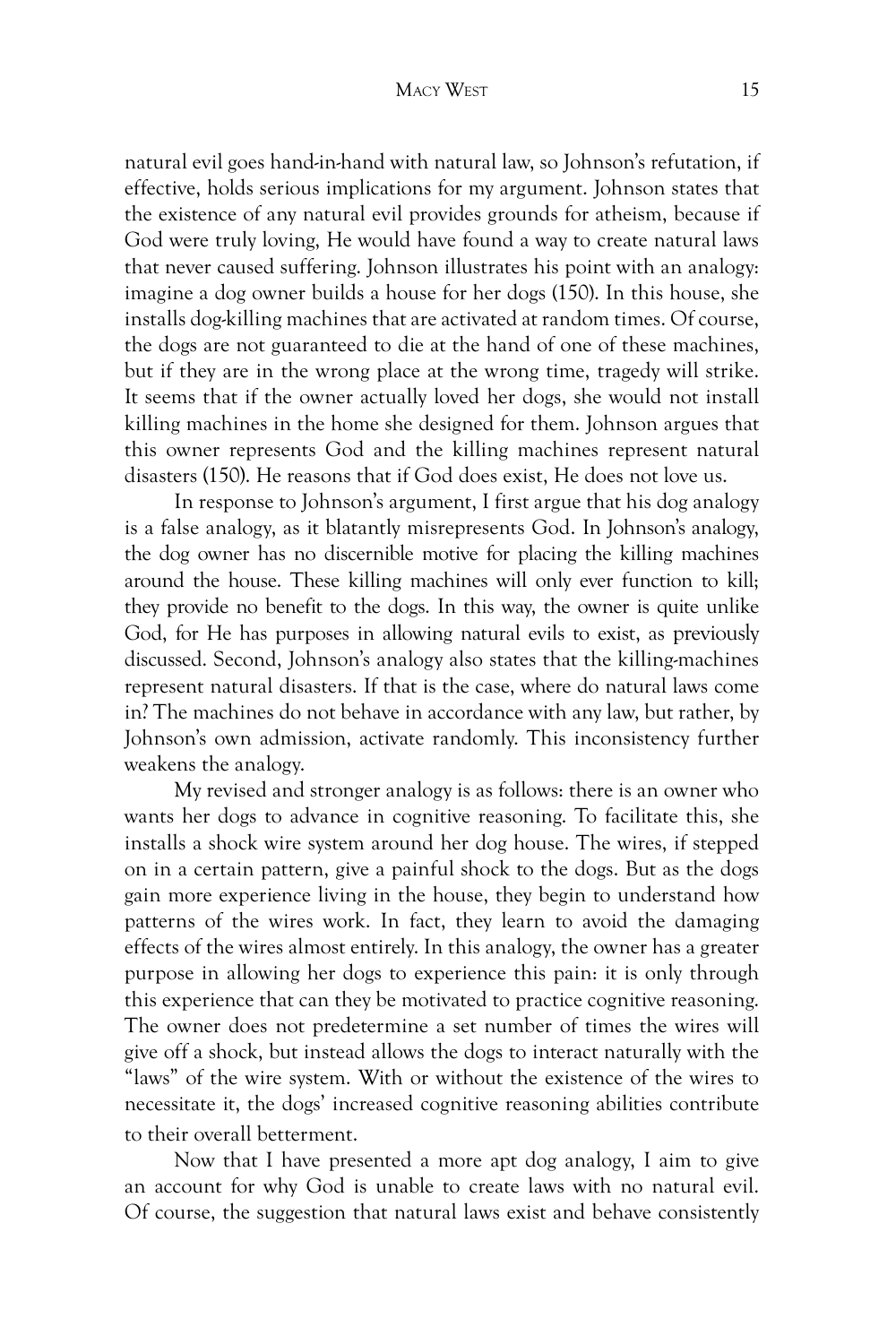is not controversial in scientific circles. However, my connection of societal progression to the consistent function of natural law is unique, and the two parts are both essential. Because of the necessary consistency of natural laws, God must either choose to create laws that never allow suffering or to allow suffering to run its course, without intervention. This all-or-nothing situation necessitates that God create natural laws that are capable of causing natural evil. God cannot and does not curate every instance of natural evil as it occurs. Rather, He understands that some degree of natural suffering is necessary to prompt humans to grow and progress, and so He is willing to let natural laws function independently so that they may facilitate this progress. Since we have determined that some degree of natural suffering is necessary, we know that God could not have logically created natural laws to avoid natural evil entirely.

#### **Smith's Objection From Predation**

I have now argued that natural evil is justified because it functions through natural laws to benefit society. But what if a natural law exists that provides no benefit to the world? In "An Atheological Argument from Evil Natural Laws," Quentin Smith argues that predation—the act of creatures preying on others for nourishment—is an inherently evil natural law and provides no benefit to the world (160). 4 Smith begins by recounting a disturbing experience he had that served as the catalyst for his argument: he was spending the night in a mountain cabin and woke up to the sound of flesh being torn from limbs and bones snapping (159). He soon realized there was an animal right outside his window killing and eating another. Smith declares that a law where animals must savagely kill and devour each other for survival is obviously an ultimately evil law and alone is sufficient evidence that God does not exist (161). He argues that the evil of savagely killing another animal outweighs the objective good of being nourished. He envisions an alternative world in which every predator in our world has a vegetarian counterpart. In this argument, he refers to the law of predation as *E*, and the law of vegitative-nourishment as *V*. Smith then argues that all causes and effects of *E* and *V* in the actual world are inferior to the instances of just *V* in the alternative world (164).

The notion that our world would not be harmed by a complete removal of predation ignores centuries of ecological science and well-understood

<sup>4</sup> Charles Darwin presents a similar concern to Johnson's addressed in "Solving Darwin's Problem of Natural Evil" by James Sterba.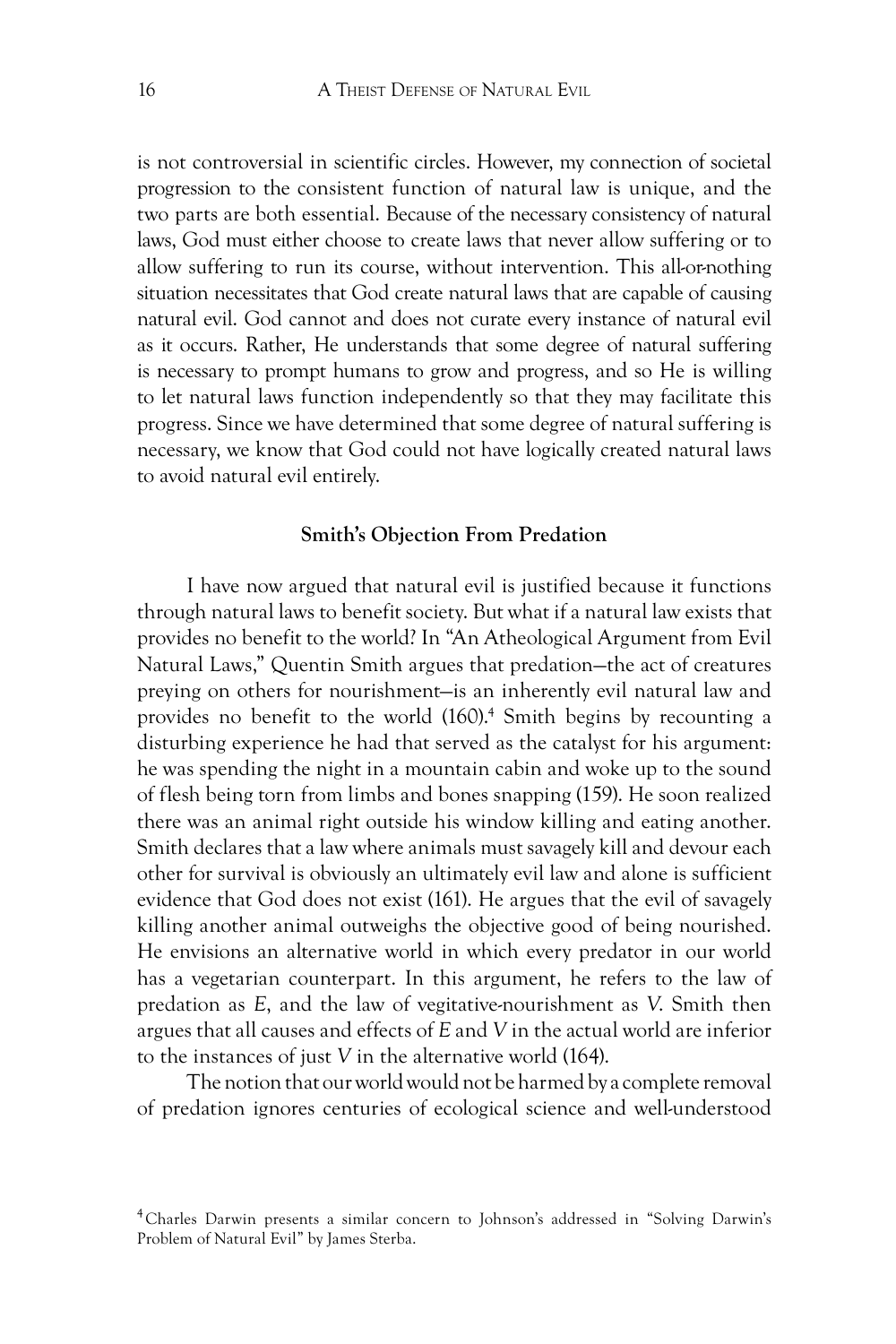#### Macy West 17

food webs and chains. Predators higher up on the food chain for a given ecosystem expend more energy per day and are often larger in size, so they need higher levels of energy and calories that only come from meat. Of course, Smith may submit that plants in his alternate world be altered to have higher caloric and protein content. Suggesting that God should have made this change implies not only changing fundamental laws of biology, but also changing the size, shape, and behavior of virtually every living thing on earth, so the argument is not truly just an argument against predation, although it is misrepresented as if it is. However, even if I were to concede this point, Smith's argument still fails once ecological balance is taken into account.

When one looks further into Smith's claim, it becomes clear that he glosses over the extensive effects that a removal of predation would actually cause to the recognizable world. This is not to say that God could not create an alternate world that would be entirely unrecognizable to us; rather, it is to say that the burden of proof is on Smith, or any other atheist, to show why such an upheaval of the world's current systems is warranted. Every ecosystem on Earth has a complex and uniquely organized food web. All the way from apex predators to the smallest herbivore, every organism falls into place. These webs are not organized randomly, but rather function to balance the populations and dominant traits of each organism. For example, in many ecosystems, mountain lions prey on deer. The mountain lions serve the ecosystem by ensuring the deer do not overpopulate the area and also aid natural selection in selecting traits that allow future generations of deer to be stronger and faster. If the mountain lions did not prey on deer and instead were vegetarians, the deer would become too great in number and vegetation for other species in the area would dangerously diminish as a result. Additionally, if there was no way to further natural selection, negative/unhealthy traits would propagate among all species and they would inevitably become weaker. Overpopulation and the weakening of organisms as a whole are objectively negative outcomes.

Furthermore, predation promotes diversity between species. Predators and prey differ in their physical features because of their diets. Sharp teeth, lean bodies, and strong claws have developed because they are necessary for predation. On the other hand, herbivores tend to have smaller, more rounded teeth and less apparent claws. They also sometimes develop unique defense and camouflage characteristics. None of these traits would exist without predation: the unique array of organisms that Earth has would be reduced to a homogenous population of organisms with similar diets and daily functions. I argue that preservation of biodiversity has objective value, regardless of whether God could alter ecosystems to survive without it. Biodiversity increases and motivates the studying of animal behaviors,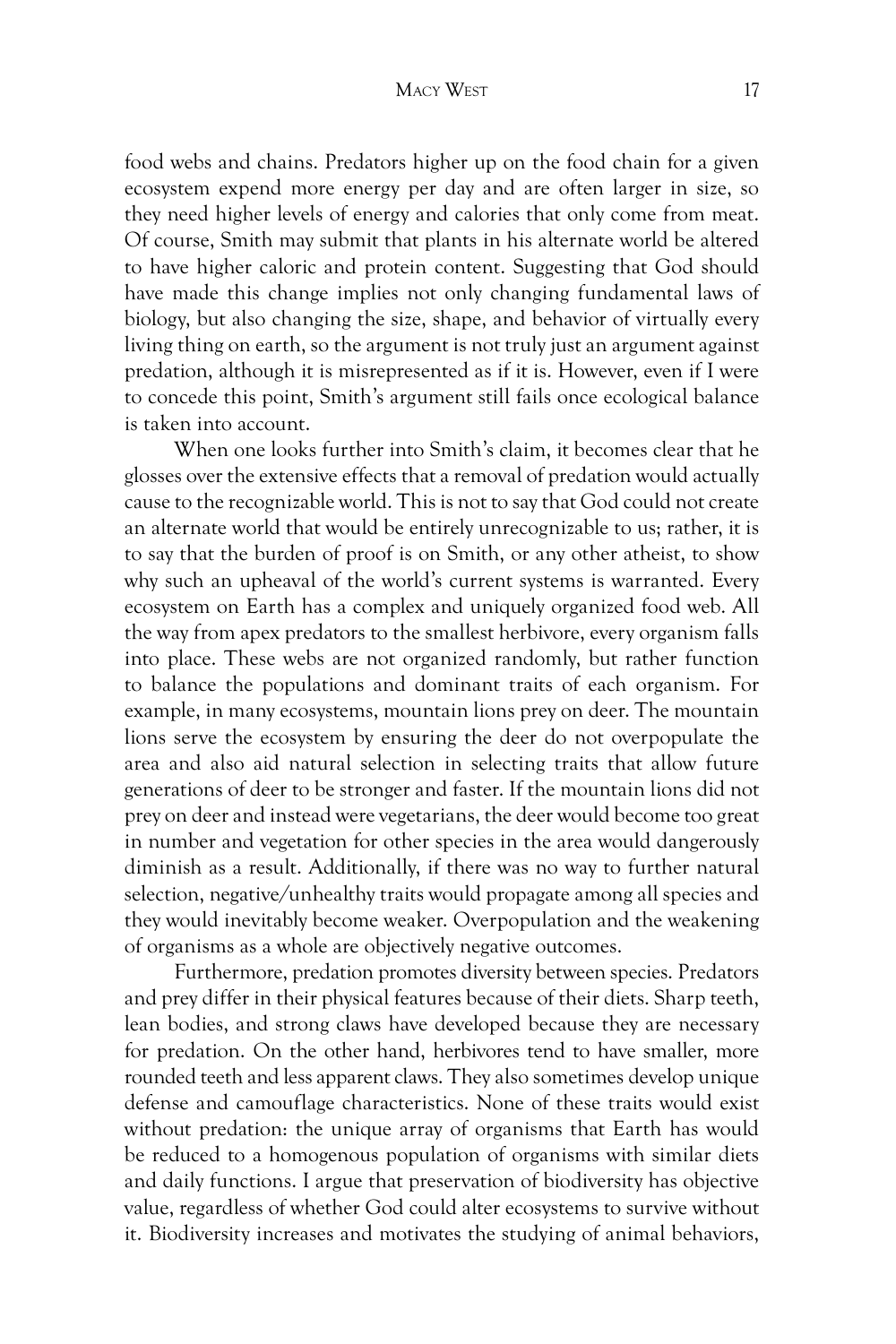appreciating natural beauty, and significantly increases the prosperity of our physical world. Considering this, a perfect God would not deprive His animal population of such diversity both in characteristics and functions in a given ecosystem. Johnson's argument is actually an argument against creation masquerading as an argument against evolution. A world without predation would require the wholesale upheaval of many of the world's natural systems. Thus, as aforementioned, the burden of proof would be on the atheist to show why avoiding predation provides more value to the world than the high functioning systems of ecology and biology already in place. Even though predation may seem evil at first glance, a world with predation may very well be the best possible world.

#### **Trakakis's Objections from Moral Value & Curiosity**

Philosopher Nick Trakakis expounds on Rowe's argument in his book *The God Beyond Belief: In Defense of Rowe's Evidential Argument from Evil* (275). Although the book offers an expansive treatment of Rowe's argument, I am primarily concerned with Chapter XI, "Theodicies for Natural Evil," in which Trakakis argues that Rowe's argument stands the test of several theodicies in defense of natural evil, in particular, the "soul-making theodicy" (275). The soul-making theodicy states that natural evil is essential to "make" (i.e., foster growth and development in) our souls so they exist at a higher level. Trakakis objects to the soul-making theodicy on the grounds that *moral evil* provides sufficient evil for soul-making, so *natural evil* is excessive and unnecessary. To illustrate his point, he creates a hypothetical "Twin Earth" that is identical to our Earth, other than its complete lack of natural evil (277). On Twin Earth, there are no diseases, no natural disasters, etc. Trakakis asserts that individuals on Twin-Earth would be no worse off than us in terms of moral development (278). They would still have to confront death and tragedy caused by other humans.

Thus, one might take issue (as Trakakis does) with the notion that we need natural evil to grow *morally* on the grounds that the world has adequate *moral evil* to facilitate such growth. If individual moral growth was the only purpose furthered by the existence of natural evil, Trakakis's argument might hold merit. However, my argument from progression differs from the soul-making theodicy in that I argue for natural evil because of the *societal* progress it prompts, rather than for the moral progress it prompts in the life of any one particular individual. If no one had ever been adversely affected by a disease, the medical field would not have ever developed advanced surgeries and medication. Or, if no one had ever died from an earthquake, cities would not have prioritized foundationally strong infrastructure, nor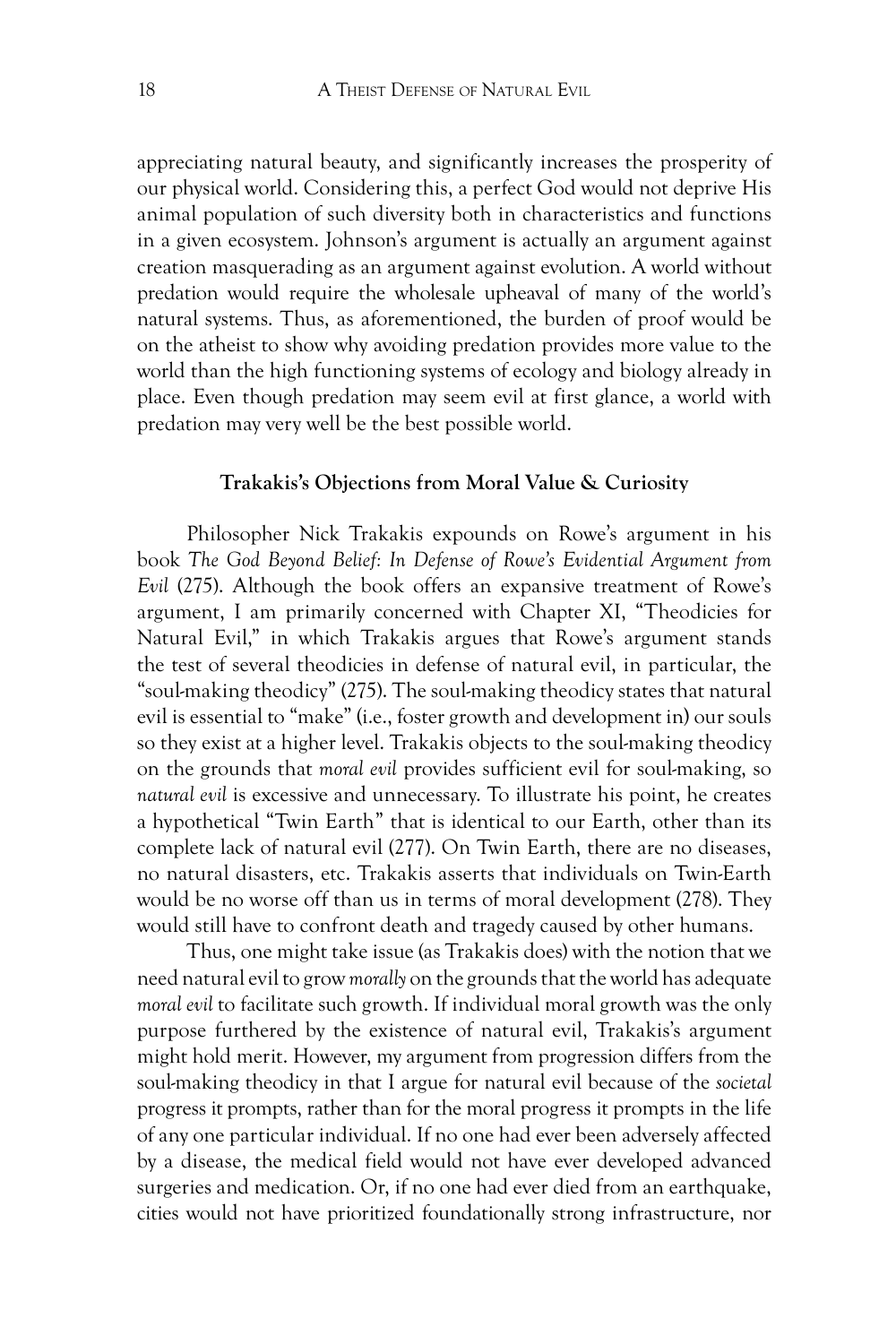discovered methods of predicting such disasters. This knowledge represents progress towards an improved human condition which itself is objectively valuable. These kinds of scientific and technological discoveries result from the strong motivating factor of natural evil. Moral evil is not capable of producing the same kind of motivation or reactions. Of course, natural evil also prompts moral growth in that it brings people together and fosters humility on an individual rather than societal basis, but even without these aspects, natural evil would still hold unquestionable value. Moral evil does not promote societal advances in the same way natural evil does.

Trakakis raises another objection: Why did God not create mankind to be more naturally scientifically curious so as to eliminate the need for suffering-based motivation (286)? In Trakakis's ideal world, humans would already possess consistent motivation to research every possible scientific advancement out of sheer curiosity. However, this question fails to account for the vastness of scientific inquiry. Trakakis's objection would require that we live in a world of extremely finite scientific discoveries, as he expects humans to randomly stumble upon all of the important ones with curiosity alone driving them. On the other hand, natural evil allows humans to specifically pursue aspects of science that most improve the human experience. Additionally, by acknowledging that scientific progress is objectively valuable to human life, even in a world without suffering to necessitate it, Trakakis validates the argument from progression.

# **Conclusion**

If one adheres to the account of God that Rowe espouses, as I do, one can also come to understand that the existence of excess natural evil is an essential feature of the best possible world. If Rowe or his defenders cannot prove that natural evil is unnecessary, the atheist argument based on the problem of evil crumbles. The atheistic arguments I have discussed fall victim to false notions of natural laws and misunderstood morals. My argument for natural evil avoids these faults and exposes key weaknesses in the atheistic arguments given by Rowe, Johnson, Smith, and Trakakis; these philosophers all rely on a similar conception of God, so other similar arguments also fall victim to my rebuttals. The proposition that natural evil is necessary to preserve natural laws and advances in society is just as plausible as Rowe's original claim. He claims it is "reasonably clear" that suffering occurs in a degree "far beyond" what is required (338). However, Rowe's assertion is not "reasonably clear" after all; it is an unsubstantiated value judgment about how much God should or should not interfere with a naturally functioning world.